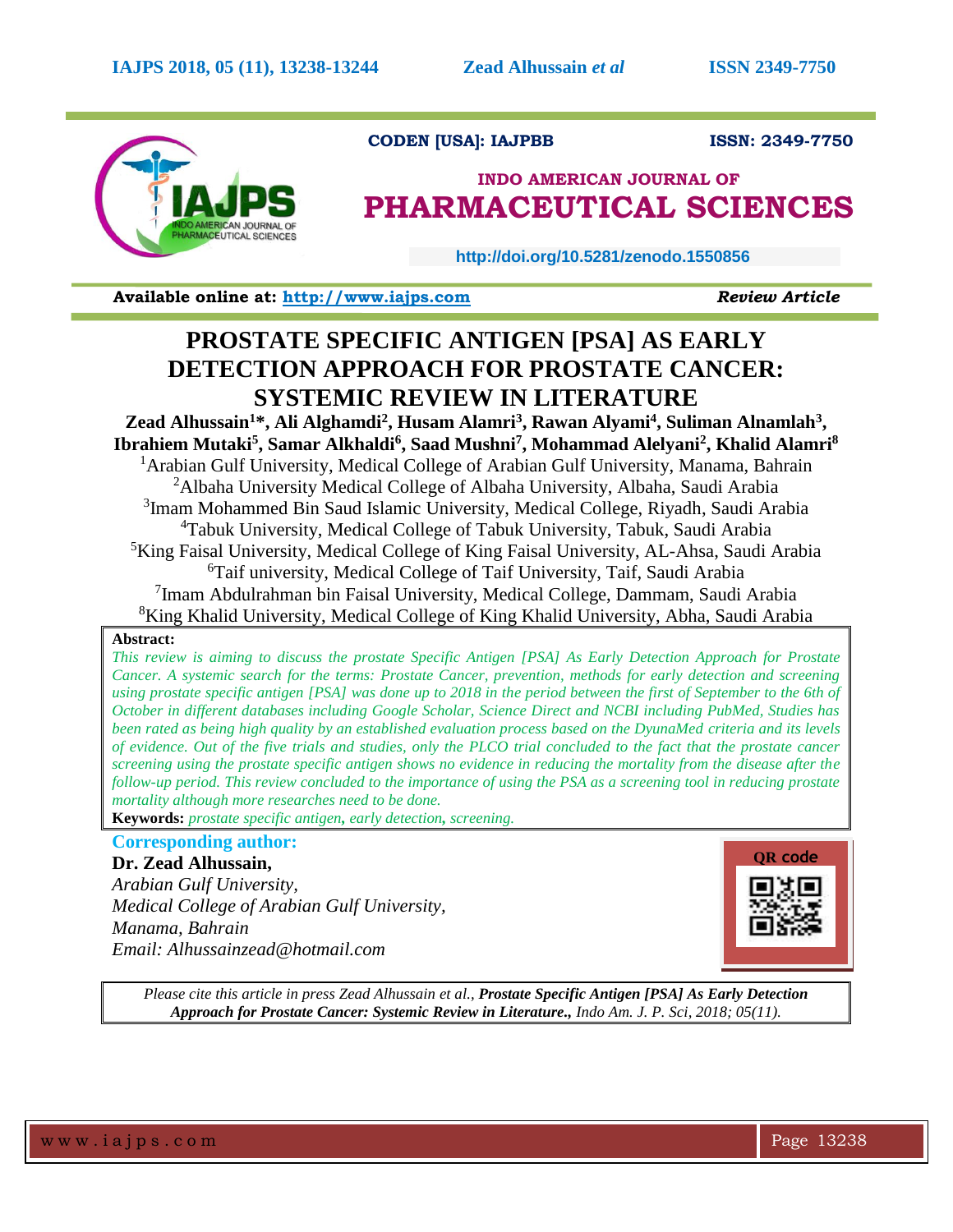### **INTRODUCTION:**

Prostate Cancer is the second most common cancer and the sixth leading cause of cancer death among men worldwide, with an estimated recorded amount of 1.1 million cases and 307,000 deaths in 2012. [1] [2]

Approximately 42% of prostate cancer occurs in men over the ages of 50 years old and the majority of them are often seen after 60 years. [3]

Screening for prostate cancer with serum prostate-specific antigen aims to detect prostate cancer at an early Intervenable stage amenable to curative treatment and reduction in overall and disease-specific mortality. [4][5]

The guidelines on prostate cancer screening that have been issues by :American Cancer Society [ACS], National Comprehensive Cancer Network [NCCN],American Urological Association[AUA], U.S Preventive Services Task Force [USPSTF], American College of Physicians[ACP] and European Association of Urology/European Society for Radiotherapy and Oncology/International Society Of Geriatric Oncology [EAU/ESTRO/SIOG] differ in their recommendations regarding whether or not to provide a routine prostate-Specific-Antigen [PSA]-based prostate cancer screening, in what age group and life expectancies, and at what intervals. So the method of screening for prostate cancer remains a controversial issue in medical community. [6].

The risk factors for developing prostate cancer can be divided into modifiable and non-modifiable risk factors.

The non-modifiable risk factors include:

Age: Study of age-specific incidence curves reveals that prostate cancer risk begins to rise sharply after age 55 years and peaks at age 70-74, declining slightly thereafter. [7].

Race/ethnicity: prostate cancer occurs more often in African-American men and in Caribbean men of African ancestry than in men of other races. [8]

Genetic factors: segregation studies have identified familial clustering patterns of prostate cancer that are consistent with the presence of high penetrance genetic mutations that confer a Mendelian pattern of inheritance. [9]

Family history: The relative risk [RR] for developing prostate cancer is higher in men who have a first-degree relative with prostate cancer [RR 2.48, 95% CI 2.25-2.74] than men without a first-degree relative with prostate cancer. [10]

The non-modifiable risk factors include the following:

Smoking: smoking is associated with a moderate increase in the risk of prostate cancer. This association is much stronger and the increase more pronounced for aggressive or fatal cancers particularly in current or heavy smokers who could have double or more risk as non-smokers. [11] [12].

Lifestyle and dietary factors: accumulating evidence indicates that obesity may have a dual effect in prostate cancer: an increased risk of aggressive prostate cancer and decreased risk of localized prostate cancer. Although no clear links with specific dietary factors have been established, red meat, dairy fat and coffee have been mentioned as factors. [13] External exposure: both ultraviolet radiation and ionizing radiation have been linked to prostate cancer. [14] [15].

Urinary tract infections: A number of separate lines of researches have pointed to a potential role of for inflammation in prostatic carcinogenesis and tumor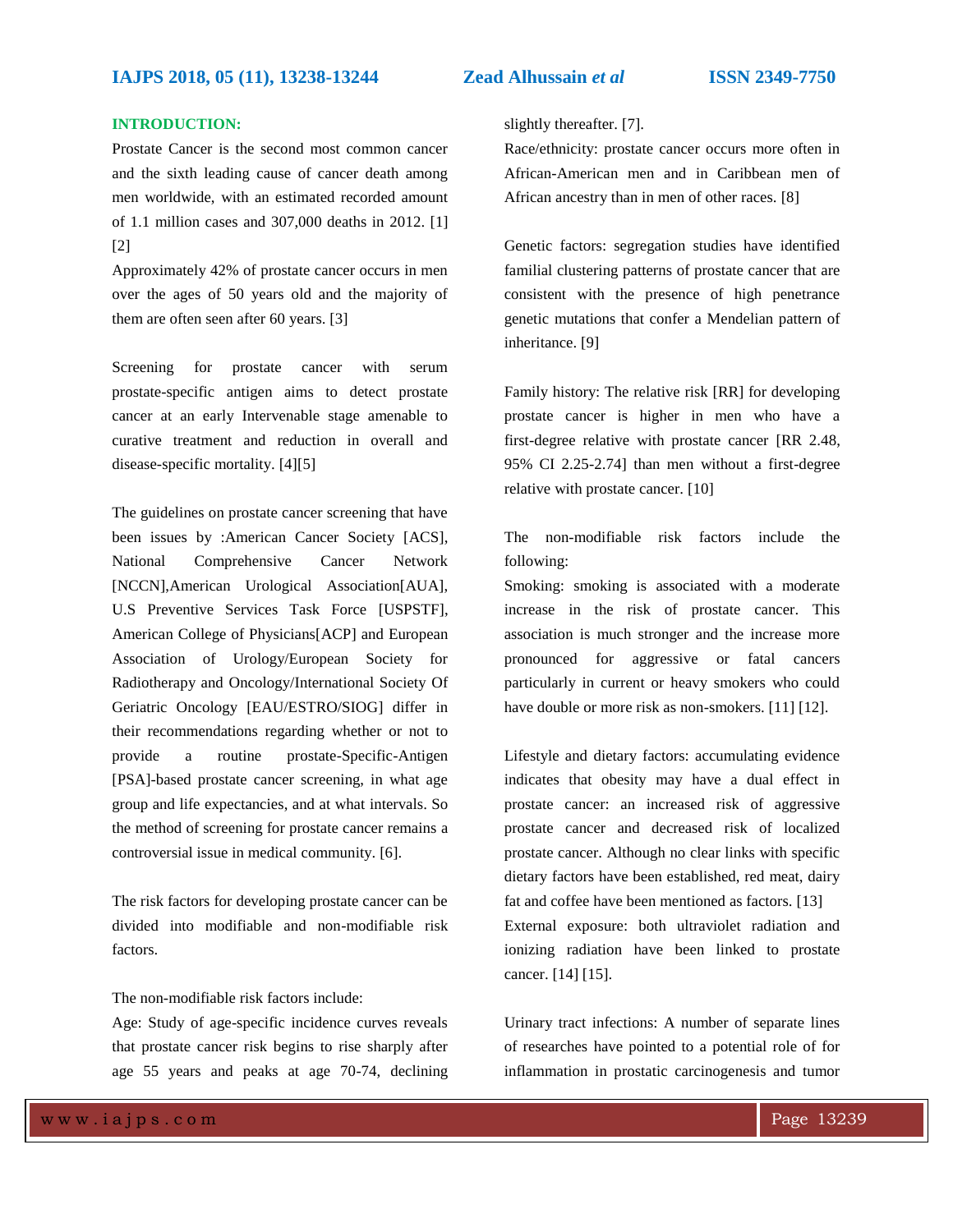progression. [16].

#### **METHODS**:

This review was conducted based on the Preferred Reporting Items for Systematic Reviews and Meta-Analysis[PRISRM] declaration standard for systematic reviews. A systemic search for the terms: Prostate Cancer, prevention, methods for early detection and screening using prostate specific antigen [PSA] was done up to 2018 in the period between the first of September to the 6th of October in different databases including Google Scholar, Science Direct and NCBI including PubMed.

Studies has been rated as being high quality by an established evaluation process based on the DyunaMed criteria and it's based on the level of evidence as following:

**Level 1 [likely reliable] evidence:** representing research results addressing clinical outcomes and meeting an extensive set of quality criteria which minimize bias. example: Randomized controlled trial/meta-analysis.

**Level 2 [mid-level] evidence:** representing results addressing clinical outcomes, and using some methods of scientific investigation but not meeting the quality criteria to achieve level 1 evidence labeling. Example: well-designed non-randomized clinical trials.

**Level 3 [lacking direct] evidence**: representing reports that are not based on scientific analysis of clinical outcomes. Examples include case series, case reports, expert opinion and conclusions extrapolated indirectly from scientific studies.

### *Inclusion Criteria:*

Inclusion criteria were: Age: Above 50 years. Race: All races. Prostate cancer.

#### *Exclusion Criteria:*

#### Exclusion criteria were:

Conditions other than prostate cancer like: prostatitis "Inflammation of the prostate" and Benign tumors of the prostate like benign prostatic hyperplasia.

#### *Data extraction and analysis*

Information's relating to the systemic review question elements was extracted from the studies and collated in quantitative tables.

The selected studies were summarized and unreproducible studies were excluded. Selected data is shown in the Table 1

#### **RESULTS:**

After the exclusion of the inadequate studies and trials and the inclusion of the trials and studies with a higher methodological quality, these five trials have reported different outcomes possibly because of the different research design.

The European Randomized Study of Screening for Prostate Cancer [ERSPC] at a 13 years of follow up in a multi-Centre randomized trial with a pre-defined centralized database, analysis plan and core age group [55-69 years] in eight different European countries concluded that a substantial reduction in prostate cancer mortality attributed to testing of PSA with a substantiality increased absolute effect at 13 years compared with findings after 11 and 12 years of age. [17]

In contrast the Prostate Cancer Screening in the Randomized Prostate, Lung, Colorectal and Ovarian Cancer Screening Trial which undertaken to determine whether there is reduction in prostate cancer mortality from screening using prostate Specific Antigen[PSA] ,concluded the following results: At 13 years 4250 participants had been diagnosed with prostate cancer in the intervention arm compared with 3815 in control arm, and after the 13 years of follow-up, the cumulative mortality rates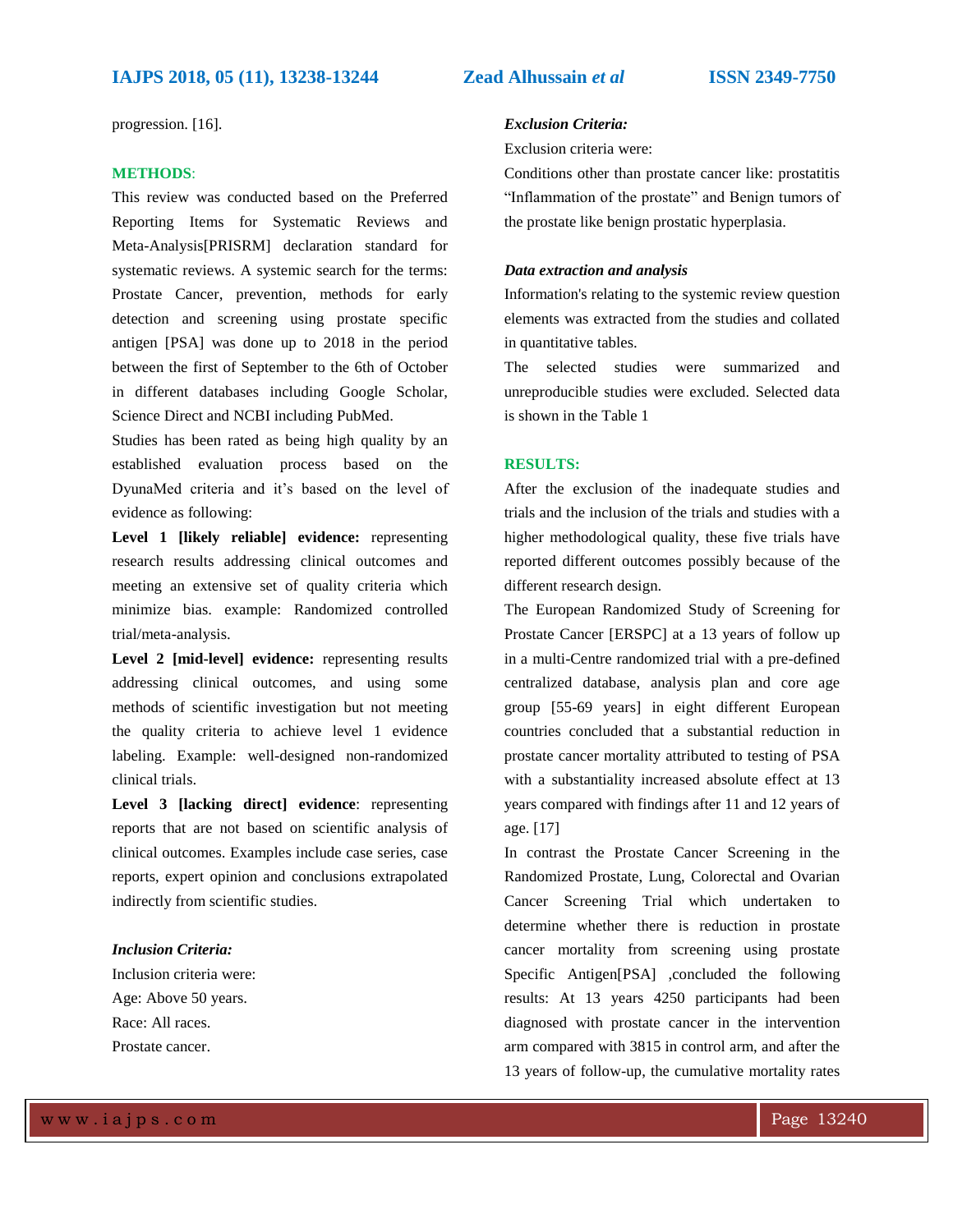from prostate cancer in the intervention and control arms were 3.7 and 3.4 deaths by 10,000 person-years respectively with a final conclusion of that there was no evidence of a mortality benefit for organized annual screening in the PLCO trial compared with the opportunistic screening.[18]

In the third randomized population-based prostate cancer screening trial with a total of eighteen year follow up with an objective of determining whether previously reported results indicating that PSA screening can reduce prostate cancer mortality regardless of the sociodemographic inequality resulted in the following: the systematic PSA screening reduces prostate cancer mortality. [19]

In contrast the CAP randomized clinical trial that tested the effect of a low-intensity PSA-based screening intervention on prostate cancer mortality and that compared a total of 415,357 men aged 50-69 years and assigned them into an intervention group [a total of 189,386 undergoing a single PSA screening ] and a control group [a total of 219,439 not undergoing a PSA screening] resulted in: Out of the 40% attended the PSA testing clinic, 36%[67,313] underwent PSA testing, and out of the [64,436] with a valid PSA test result,11%[6,857] had a PSA level

between 3 ng/ml and 19.9 ng/ml, of whom 85% had a prostate biopsy, after a median follow up of 10 years 549 died of prostate cancer in the intervention group vs 647 in the control group.[20]

In more details the study founded the following: the number of diagnosed prostate cancer was higher in the intervention group[n= 8054 ,4.3%] than in the control group[ $n = 7853$ ,  $3.6\%$ ] and More prostate tumors with a Gleason grade of 6 or lower were identified in the intervention group[n= 3263/189,386[1.7%]] than in the control group [n= 2440/219,439 [1.1%]], finally in the analysis of the all-causes mortality there were 25,459 deaths in intervention group vs 28,306 deaths in the control group .So the study concluded that there was no significant difference in prostate cancer mortality after the median 10 years follow-up.[20]

The final retrospective cohort study that enrolled a total of 400,887 men under 80 years with no history of prostate cancer and who had PSA testing and were followed up for 12-16 years showed that early PSA screening is beneficial. [21]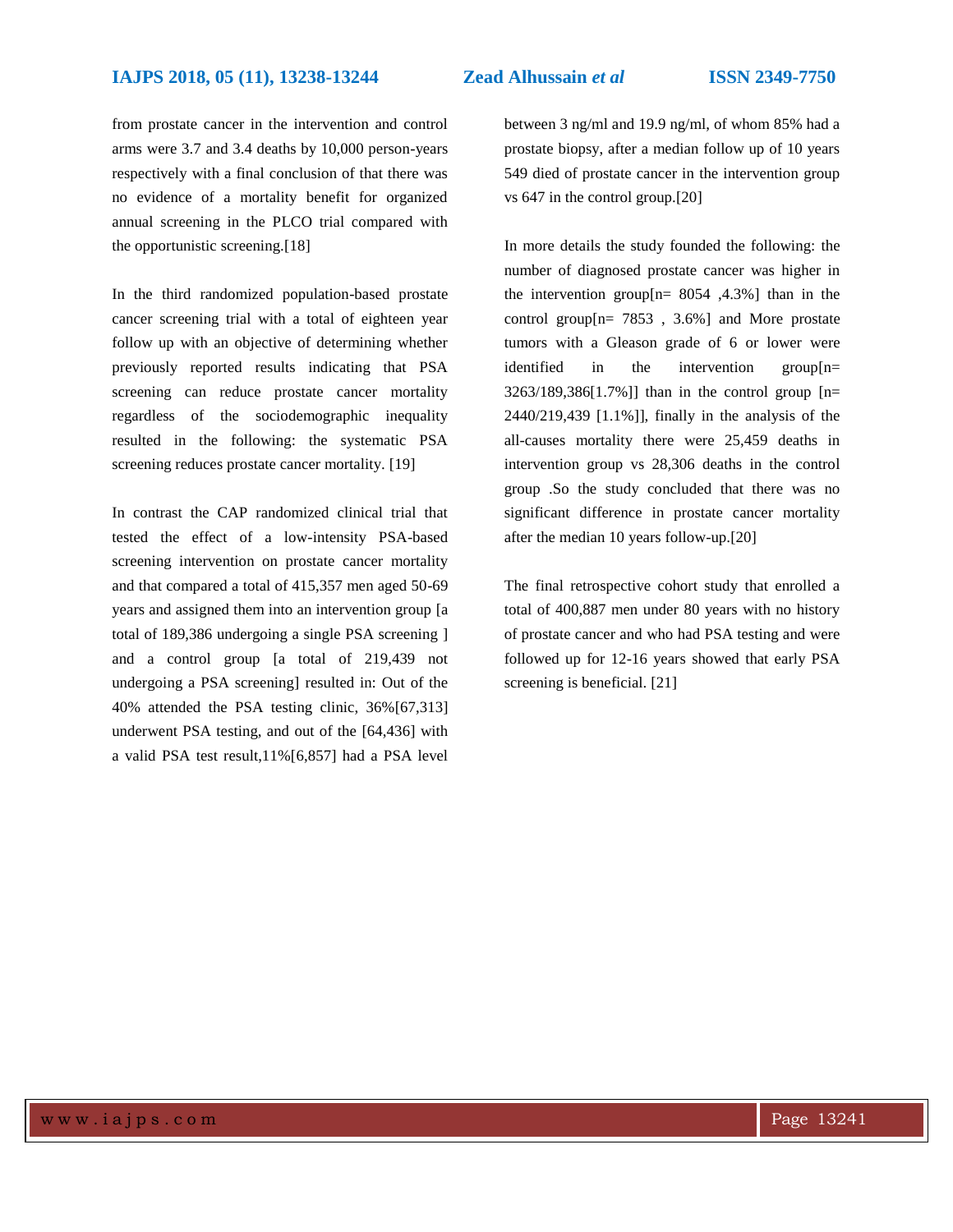| <b>Study</b>        | <b>Sample Size</b>            | <b>Findings</b>                | Level of evidence |
|---------------------|-------------------------------|--------------------------------|-------------------|
| <b>Fritz H.[17]</b> | 7408 in intervention group    | Substantial<br>reduction<br>in | Level 1 RCT       |
|                     | 6107 in Control group         | prostate cancer mortality      |                   |
|                     |                               | attributable to testing of     |                   |
|                     |                               | <b>PSA</b>                     |                   |
| Gerald L.[18]       | 38,340 in intervention group  | No evidence of a mortality     | Level 1 RCT       |
|                     | 38,345 in control group       | benefit for organized annual   |                   |
|                     |                               | screening in the PLCO          |                   |
|                     |                               | trial.                         |                   |
| <b>Jonas H.[19]</b> | 10,000 in intervention group  | Systematic PSA screening       | Level 1 RCT       |
|                     | 10,000 in control group       | reduces<br>prostate<br>cancer  |                   |
|                     |                               | mortality                      |                   |
| Richard M.[20]      | 189,386 in intervention group | No significant difference in   | Level 1 RCT       |
|                     | 219,439 in control group      | prostate<br>cancer             |                   |
|                     |                               | mortality .but the detection   |                   |
|                     |                               | if low-risk prostate cancer    |                   |
|                     |                               | cases increased.               |                   |
| <b>Paul F.[21]</b>  | 400,887 men                   | Early PSA screening is         | Level 2           |
|                     |                               | beneficial ,reducing prostate  |                   |
|                     |                               | cancer deaths by64% for        |                   |
|                     |                               | men aged 55-75 years ,and      |                   |
|                     |                               | all-causes mortality by 24%    |                   |

#### **Table 1 show summary for the selected studies:**

### **DISCUSSION:**

Out of the five trials and studies, only the PLCO trial concluded to the fact that the prostate cancer screening using the prostate specific antigen shows no evidence in reducing the mortality from the disease after the follow-up period. And because both PLCO and ERSPC trials were closely similar in their design, this section is focused on those two studies.

In the ERSPC trial the approach was a multi-Centre randomized trial with a pre-defined centralized database, analysis plan and core age group [55-69 years] in eight different European countries that assigned the population under the study randomly into two groups: screening[intervention] and no intervention [control] and after a multistep approach including methods to avoid bias such as masking investigators and a secondary analysis that focused on avoiding bias due to non-participation reached a final result of the significance of prostate cancer screening. Such a big trial with a high level of evidence and the scientifically organized steps support the importance of using a PSA as a screening and early detection tool.

On the other hand, the PLCO trial stated that there's no significance in using the PSA to reduce prostate cancer mortality. The PLCO trial is a Randomized Control Trial which assigned the population under study into control[usual care and sometimes included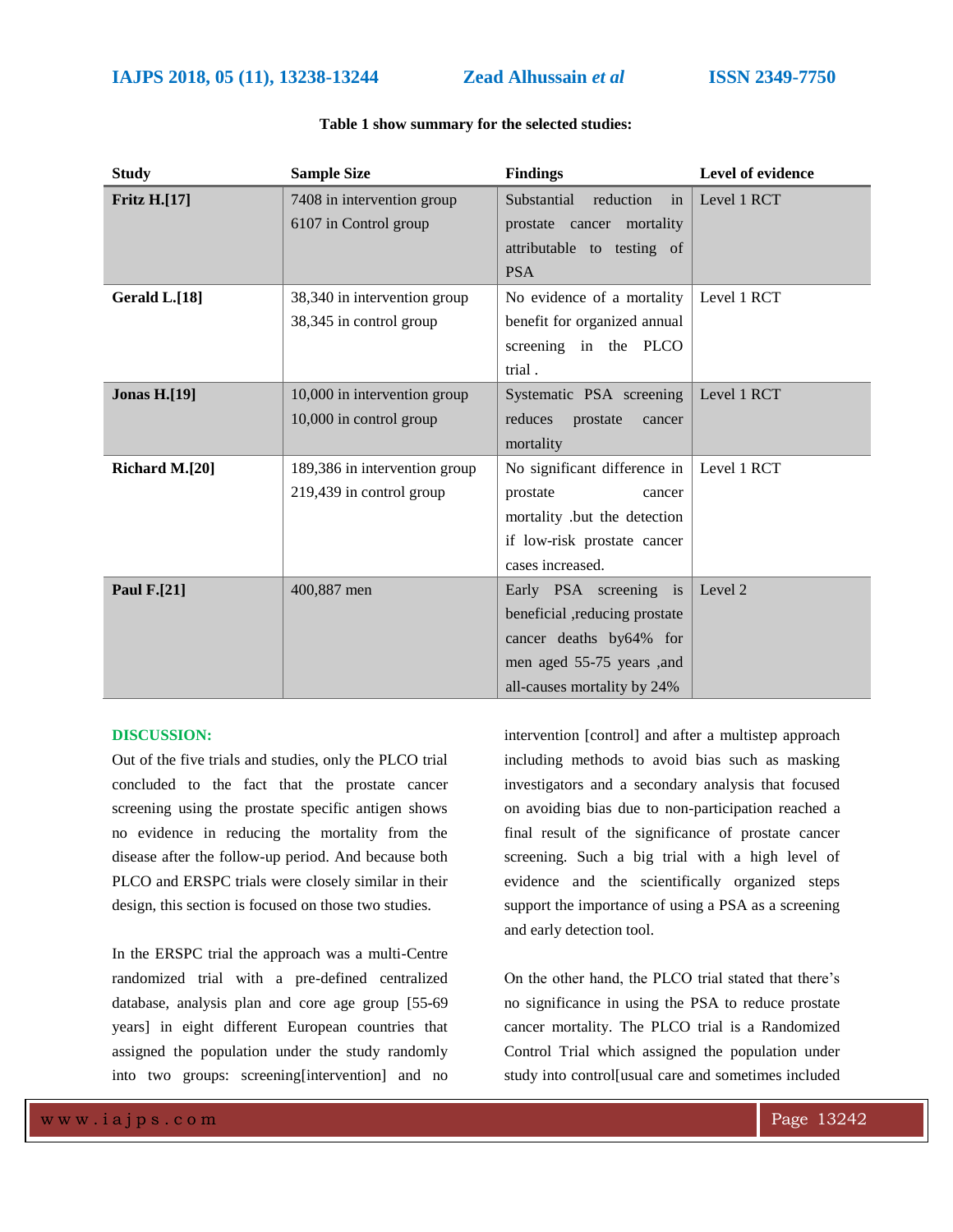opportunistic screening] and intervention group[Organized screening of annual PSA testing for 6 years] and after following 92% of the study participants to 10 years and 57% to 13 years the trial concluded that :1396 men in the screening group and 962 in control group of the 77% of the Screening group attended at least once had been diagnosed with prostate cancer thus showing that there is no significance in the mortality rate.

The absence of benefit might not be entirely due to contamination [screening in the control group] in the control group because the results did not vary by PSA- screening status at baseline, but those men who were screened before recruitment had 25% lower risk of prostate cancer death than those who were not screened.

#### **CONCLUSIONS:**

This review concluded to the importance of using the PSA as a screening tool in reducing prostate mortality although more researches need to be done.

#### **REFERENCES:**

- 1. International Agency for Research on Cancer. GLOBOCAN 2012: Cancer incidence and mortality worldwide in 2012.
- 2. Facchini G, Perri F, Misso G, Aniello C, Scarpati G, Rossetti S, et al. Optimal management of prostate cancer based on its natural clinical history. Curr Cancer Drug Target 2017; 28:1-16.
- 3. Pakzad R, Pafiemanesh H, Ghoncheh M, Sarmad A, Salehiniya H, Hosseini S, et al. prostate cancer in iran: trends in incidence and morphological and epidemiological characteristics. Asian Pac J Cancer Prev 2016; 17:839-843.
- 4. Lin K,Lipstiz R, Miller T, Janakiraman S. U.S Preventive Services Task Force. Benefits and Harms of prostate-specific antigen screening for

prostate cancer. an evidence update for thr U.S? Preventive Services Task Force. Annual Internal Medicine 2008; 149:192-9.

- 5. Vickers AJ. Prostate cancer screening: time to question how to optimize the ratio of benefits and harms. Annual internal Medicine2017; 167:509-10.
- 6. Prostate Cancer: Practice Essentials, Background, Anatomy. Medescape. https://emedicine.medscape.com/article/1967731 -overview. Published September 20, 2018. Accessed October 6, 2018.
- 7. Pete H. "Risk Factors For Prostate Cancer". reviews in Urology 2002;4[5]:s3-s10.
- 8. Prostate Cancer Risk Factors. American Cancer Society. https://www.cancer.org/cancer/prostate-cancer/c auses-risks-prevention/risk-factors.html. Accessed October 6, 2018.
- 9. Carter B, Beaty T. Childs B, and Walsh P" Mendelian inheritance of familial prostate cancer". Proc Natl Acad Sci USA 1992;89[8] 3367-3371
- 10. Kiciński M, Vangronsveld J, Nawrot TS." An Epidemiological Reappraisal of the Familial Aggregation of Prostate Cancer: A Meta-Analysis". PLoS ONE 2011; 6[10]: e27130.
- 11. Huncharek M, Haddock KS, Reid R, Kupelnick B. Smoking as a risk factor for prostate cancer: a meta-analysis of 24 prospective cohort studies. Am J Public Health 2010; 100: 693–701.
- 12. Zu K, Giovannucci E. Smoking and aggressive prostate cancer: a review of the epidemiological evidence. Cancer Causes Control 2009; 20: 1799–810
- 13. Discacciati A, Wolk A. Lifestyle and dietary factors in prostate cancer prevention. Recent Results Cancer Res 2014; 202: 27–37.
- 14. Myles P, Evans S, Lophatananon A,